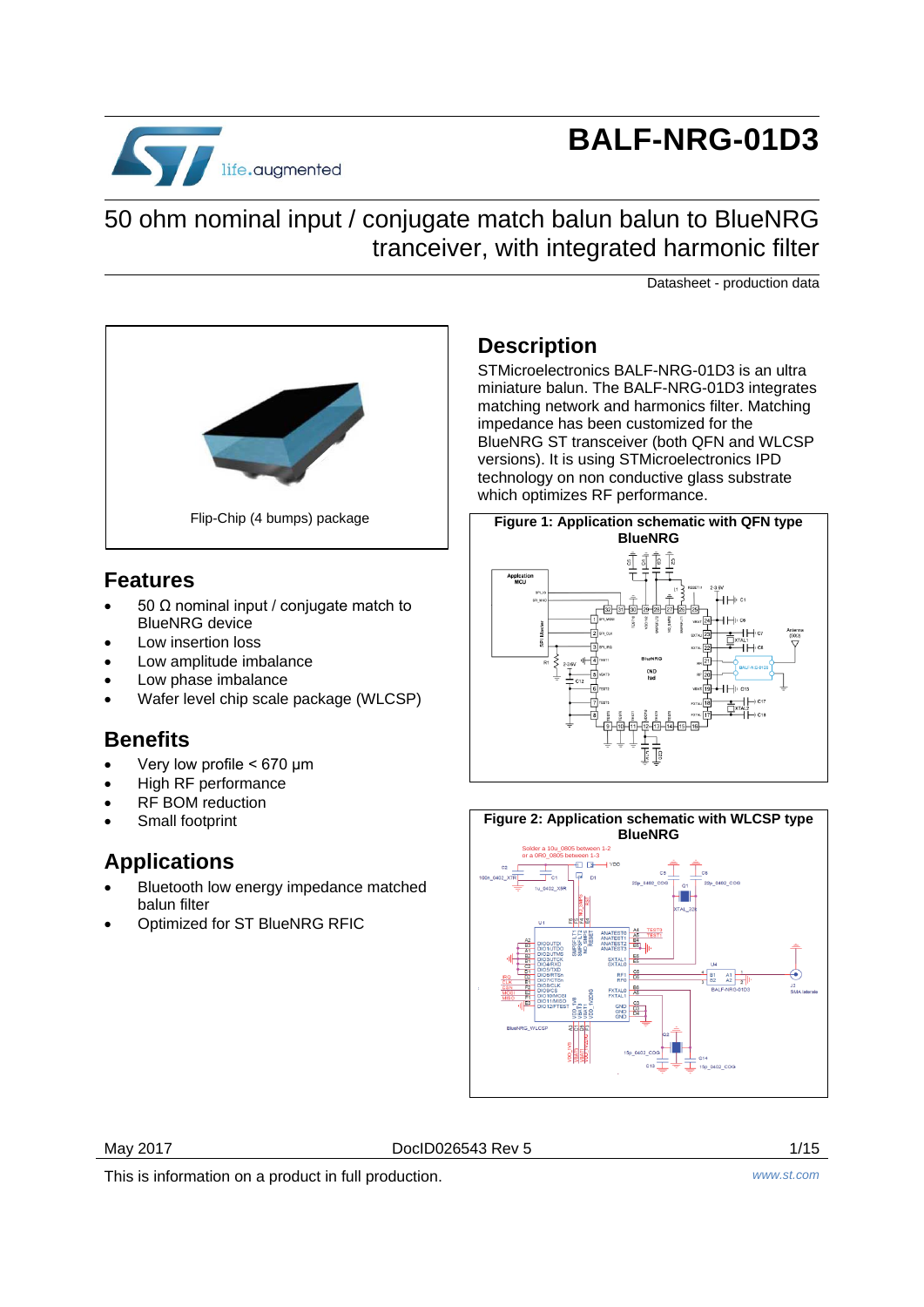## **1 Characteristics**

|                  |                                                                                  | Value     |      |        |             |
|------------------|----------------------------------------------------------------------------------|-----------|------|--------|-------------|
| <b>Symbol</b>    | <b>Parameter</b>                                                                 | Min.      | Typ. | Max.   | <b>Unit</b> |
| $P_{IN}$         | Input power RFIN                                                                 |           |      | 20     | dBm         |
| V <sub>ESD</sub> | ESD ratings MIL STD883C (HBM: C = 100 pF, R = 1.5 $\Omega$ ,<br>air discharge)   | 2000<br>- |      |        | $\vee$      |
|                  | ESD ratings machine model (MM: $C = 200$ pF, $R = 25$ W, L<br>$= 500 \text{ nH}$ | 200       | -    |        |             |
| Тор              | Operating temperature                                                            | -40       |      | $+105$ | °C          |

#### **Table 1: Absolute maximum ratings (limiting values)**

#### **Table 2: Impedances (Tamb = 25 °C)**

| <b>Symbol</b> | <b>Parameter</b>                      | Min. | Typ.             | Max. | Unit |
|---------------|---------------------------------------|------|------------------|------|------|
| ZOUT          | Nominal differential output impedance |      | Match to BlueNRG |      |      |
| Zіn           | Nominal input impedance               |      | 50               |      |      |

#### **Table 3: RF performance (Tamb = 25 °C)**

|                  |                                        | <b>Test condition</b> | Value |        |      | <b>Unit</b> |  |
|------------------|----------------------------------------|-----------------------|-------|--------|------|-------------|--|
| <b>Symbol</b>    | <b>Parameter</b>                       |                       | Min.  | Typ.   | Max. |             |  |
| f                | Frequency range (bandwidth)            |                       | 2400  |        | 2500 | <b>MHz</b>  |  |
| S <sub>11</sub>  | Input return loss bandwidth            |                       |       | $-20$  |      | dB          |  |
| $S_{21}$         | Insertion loss                         |                       |       | $-1.1$ |      | dB          |  |
| $S_{21}$         |                                        | H <sub>2</sub>        |       | -8     |      |             |  |
|                  | Harmonic rejection (differential mode) | H <sub>3</sub>        |       | $-38$  |      |             |  |
|                  |                                        | H4                    |       | $-31$  |      | dB          |  |
|                  |                                        | H <sub>5</sub>        |       | $-23$  |      |             |  |
| $\Phi$ imb       | Output phase imbalance                 |                       |       | 7      |      | $\circ$     |  |
| A <sub>imb</sub> | Output amplitude imbalance             |                       |       | 0.5    |      | dB          |  |

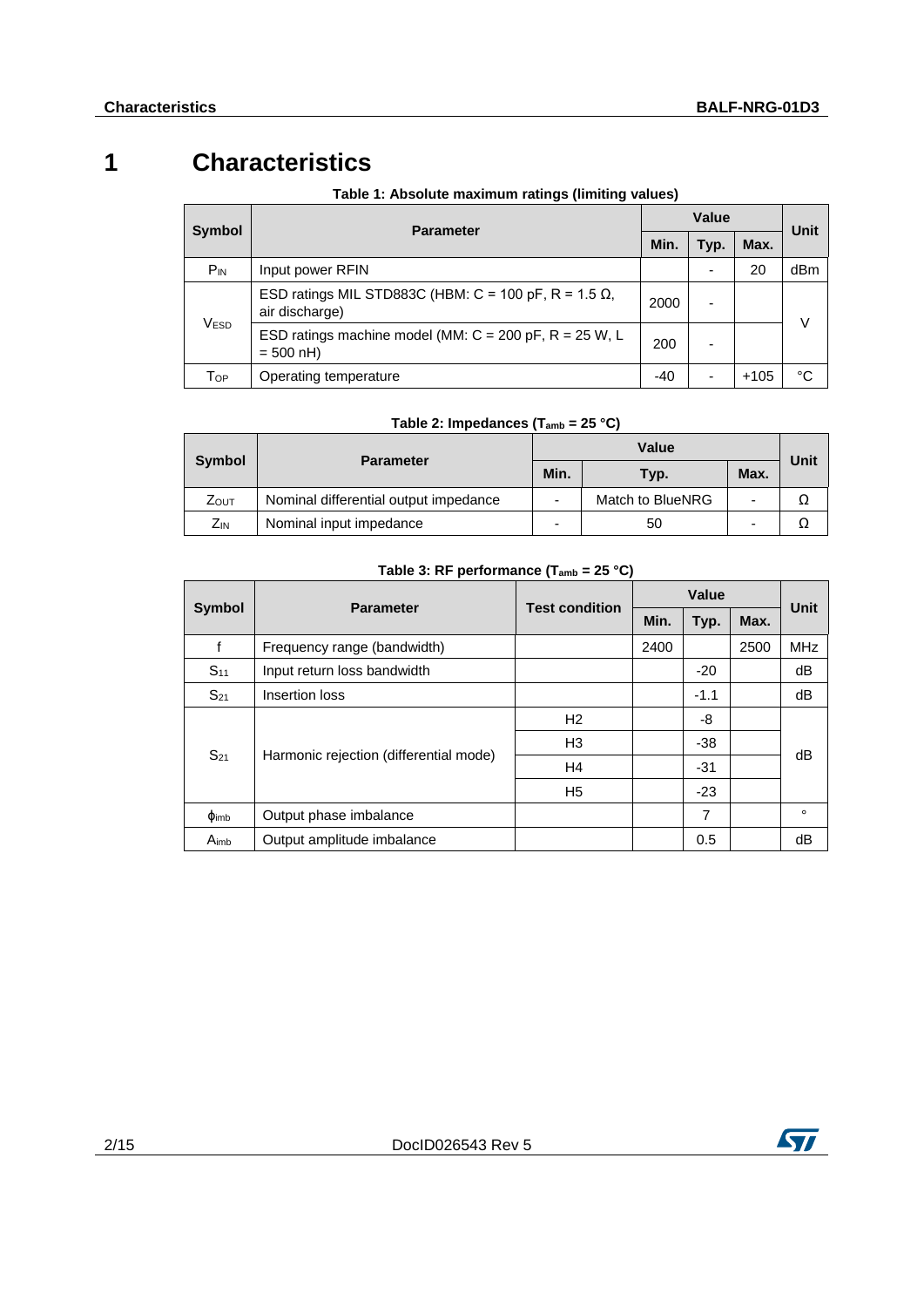#### **1.1 RF measurement**







ST

DocID026543 Rev 5 3/15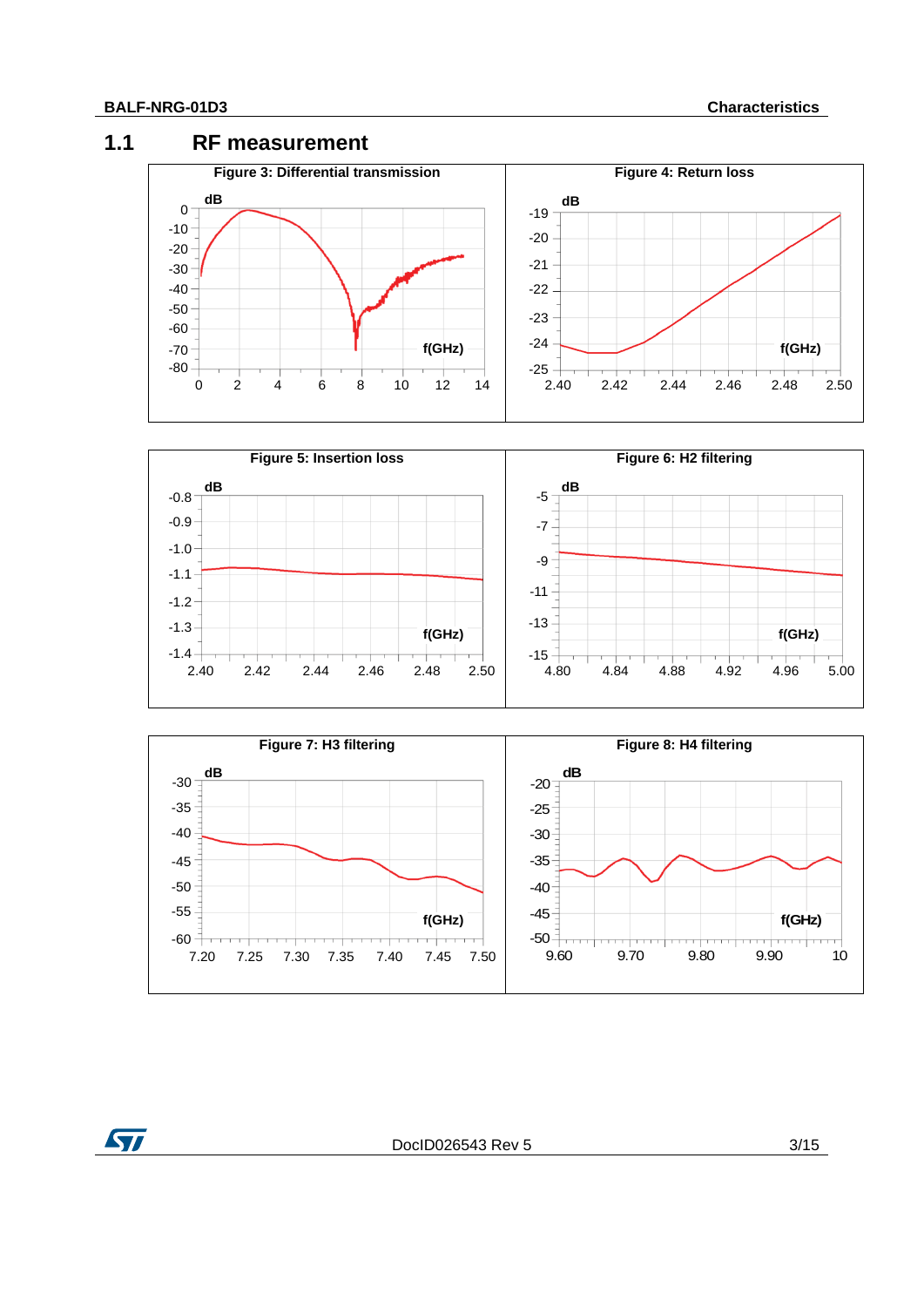#### **Characteristics BALF-NRG-01D3**





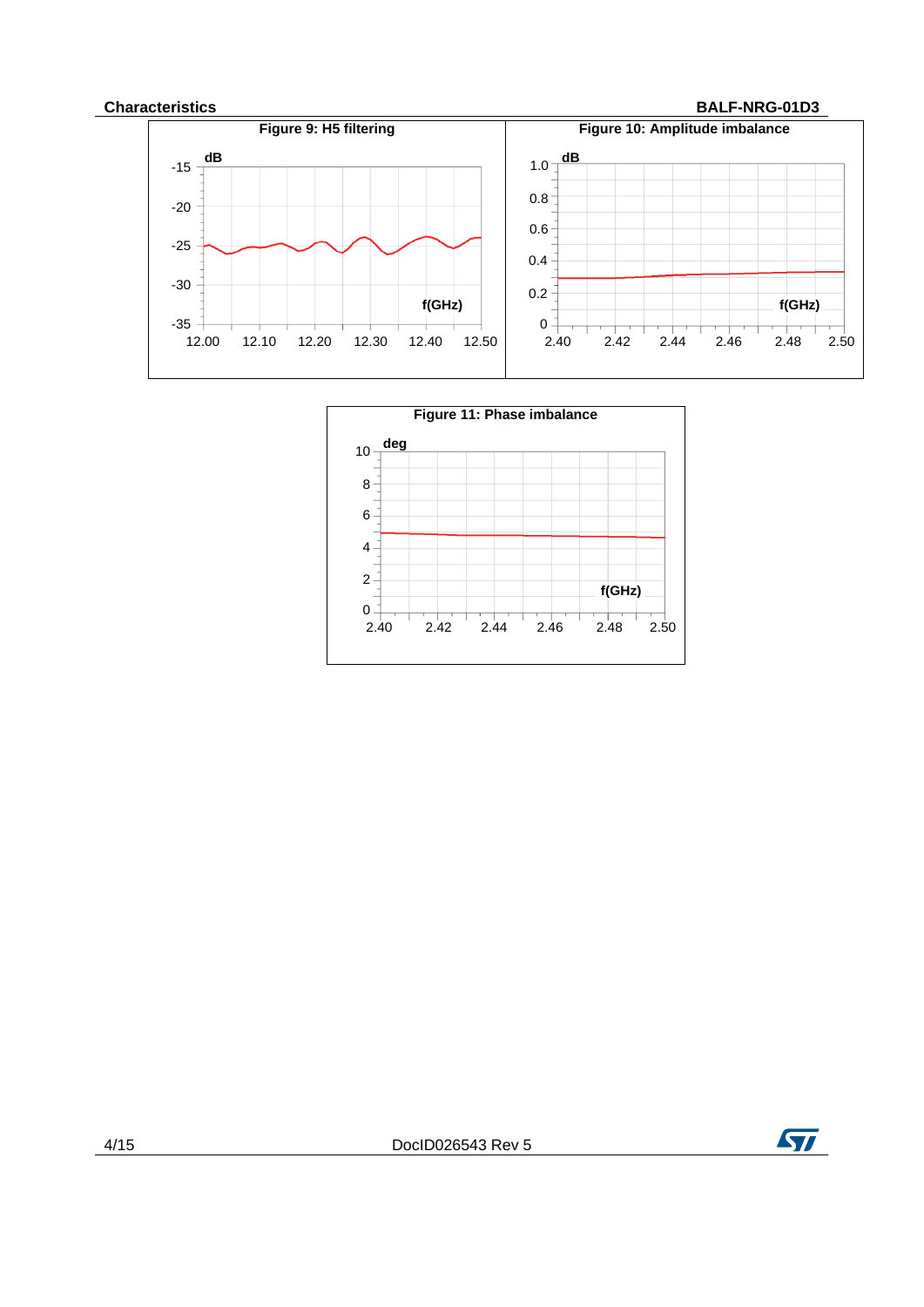## **2 BALF-NRG-01D3 with QFN type BlueNRG**



**Figure 12: Application board EVB (2 layers)**

**Figure 13: Recommended balun land pattern (EVB)**



DocID026543 Rev 5 5/15

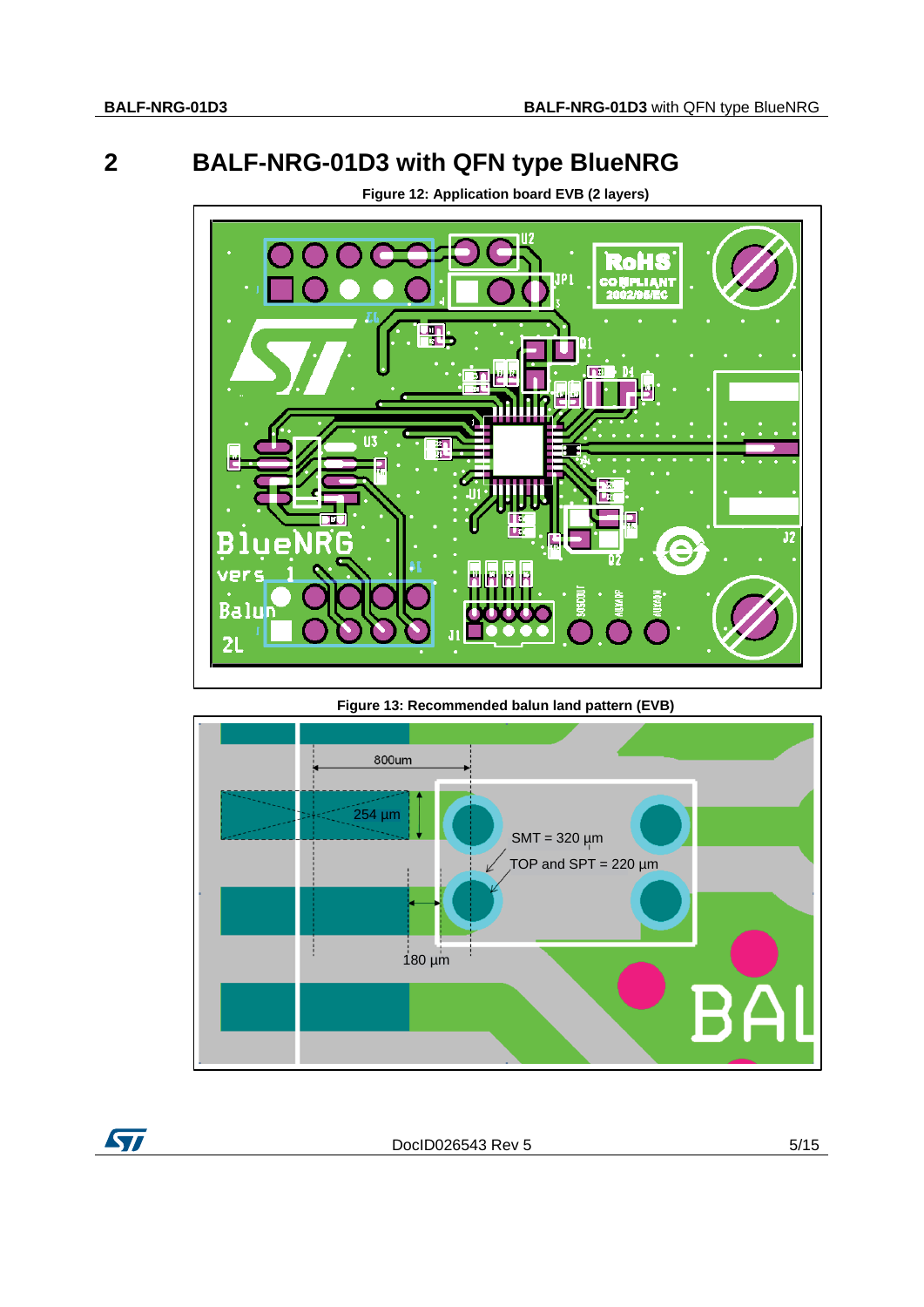### **2.1 BALF-NRG-01D3 measurements on QFN EVB**



**Figure 15: Sensitivity**



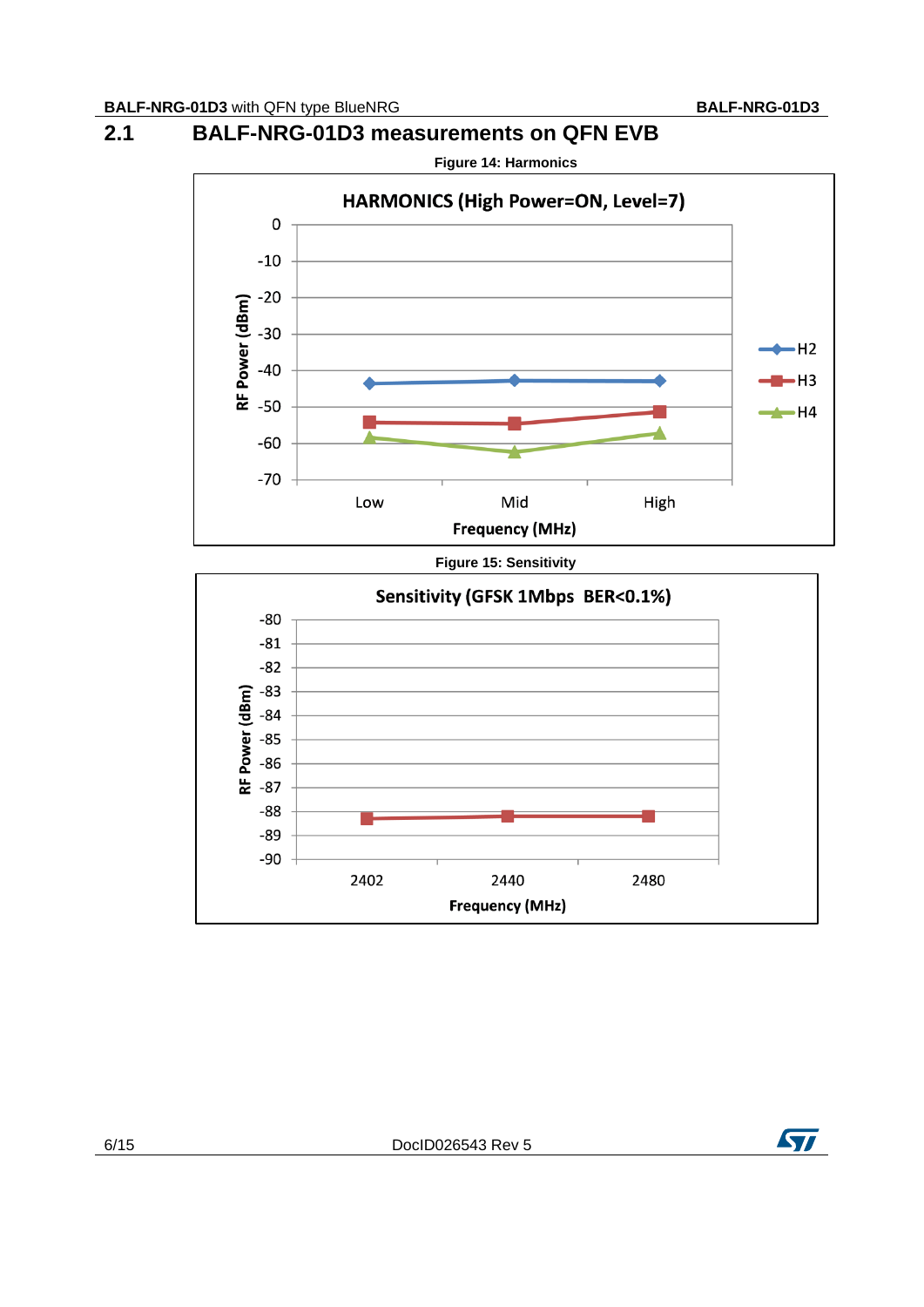

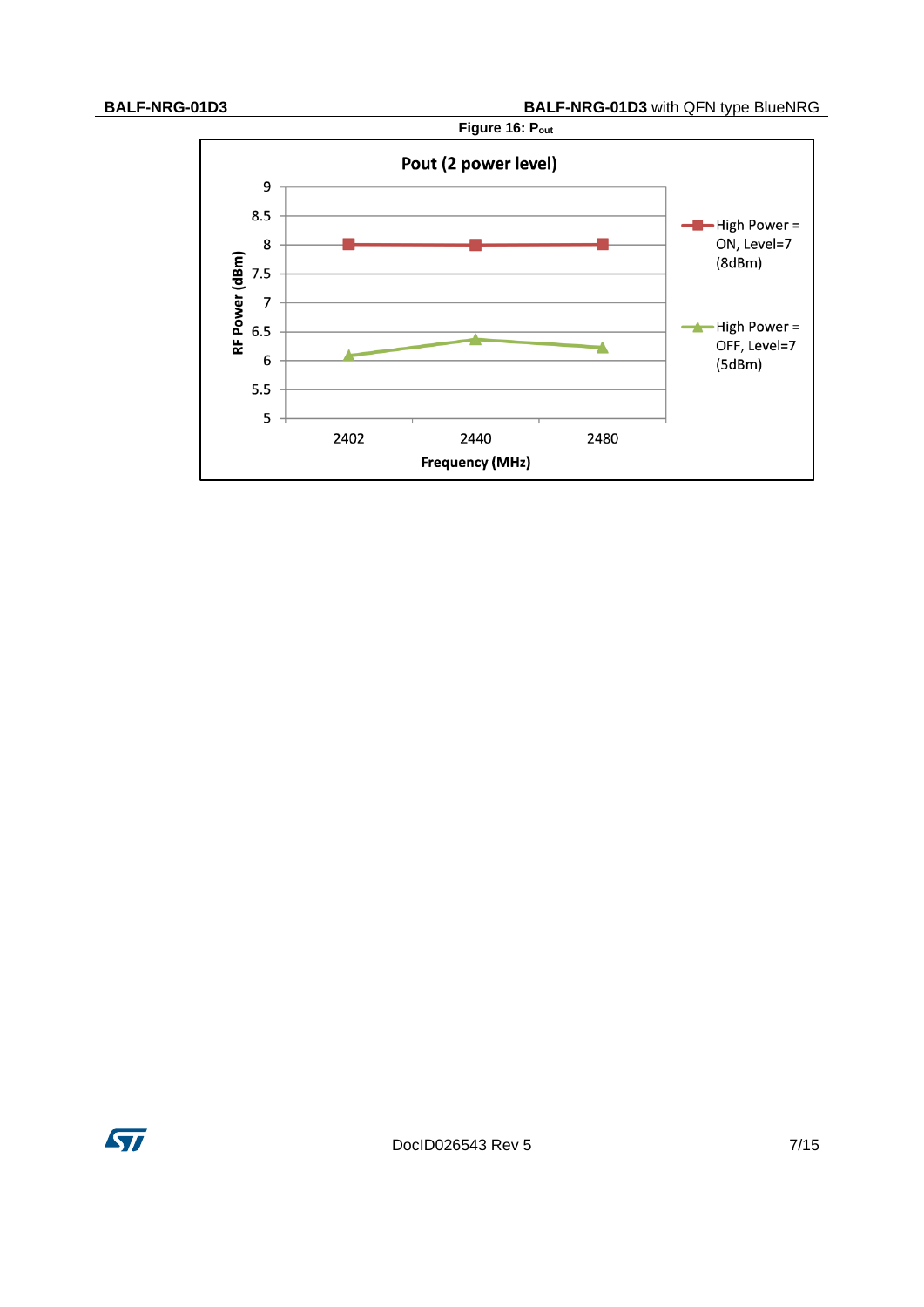## **3 BALF-NRG-01D3 with WLCSP type BlueNRG**



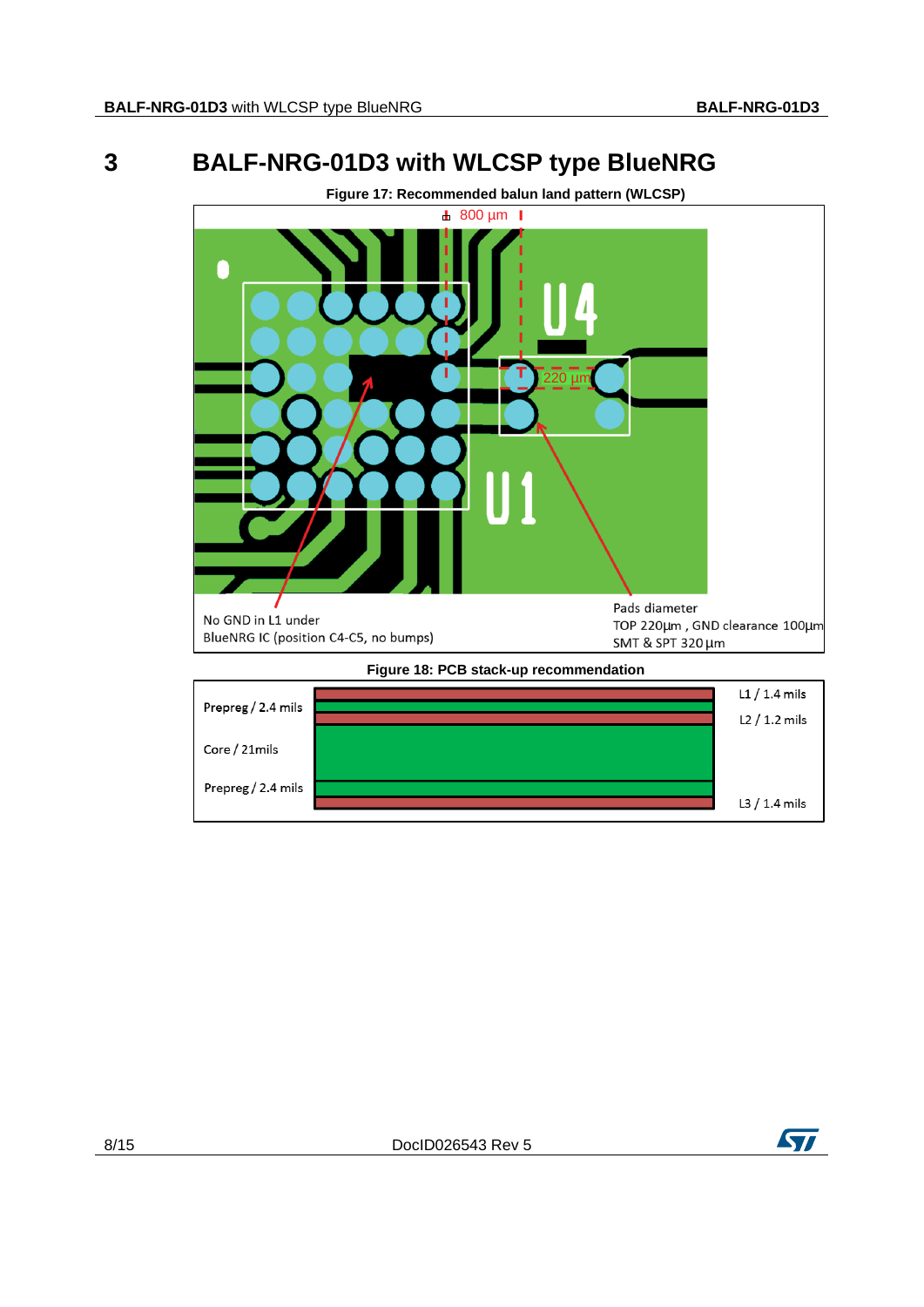**3.1 BALF-NRG-01D3 measurements on WLCSP EVB**



**Figure 20: Sensitivity**



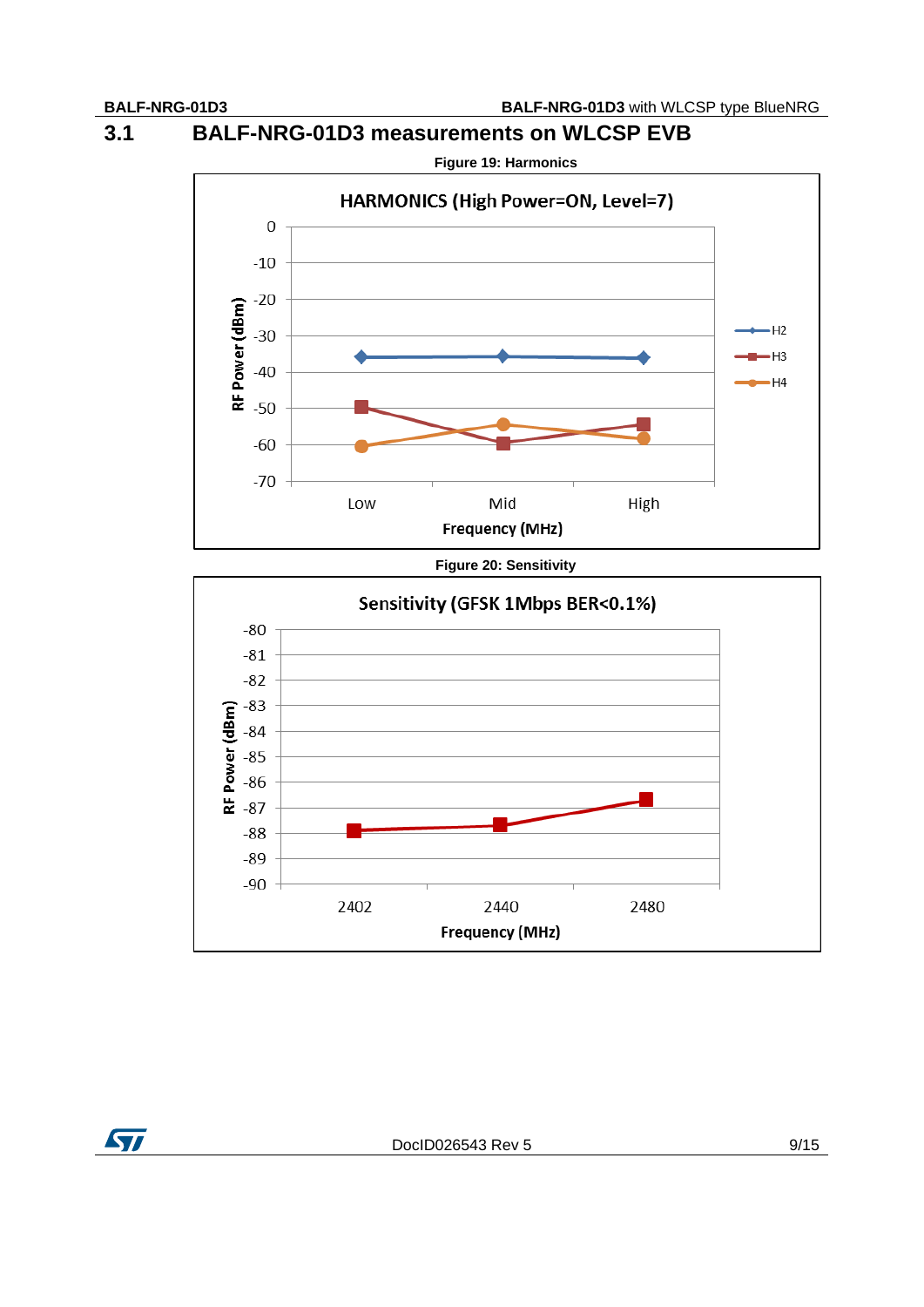

10/15 DocID026543 Rev 5

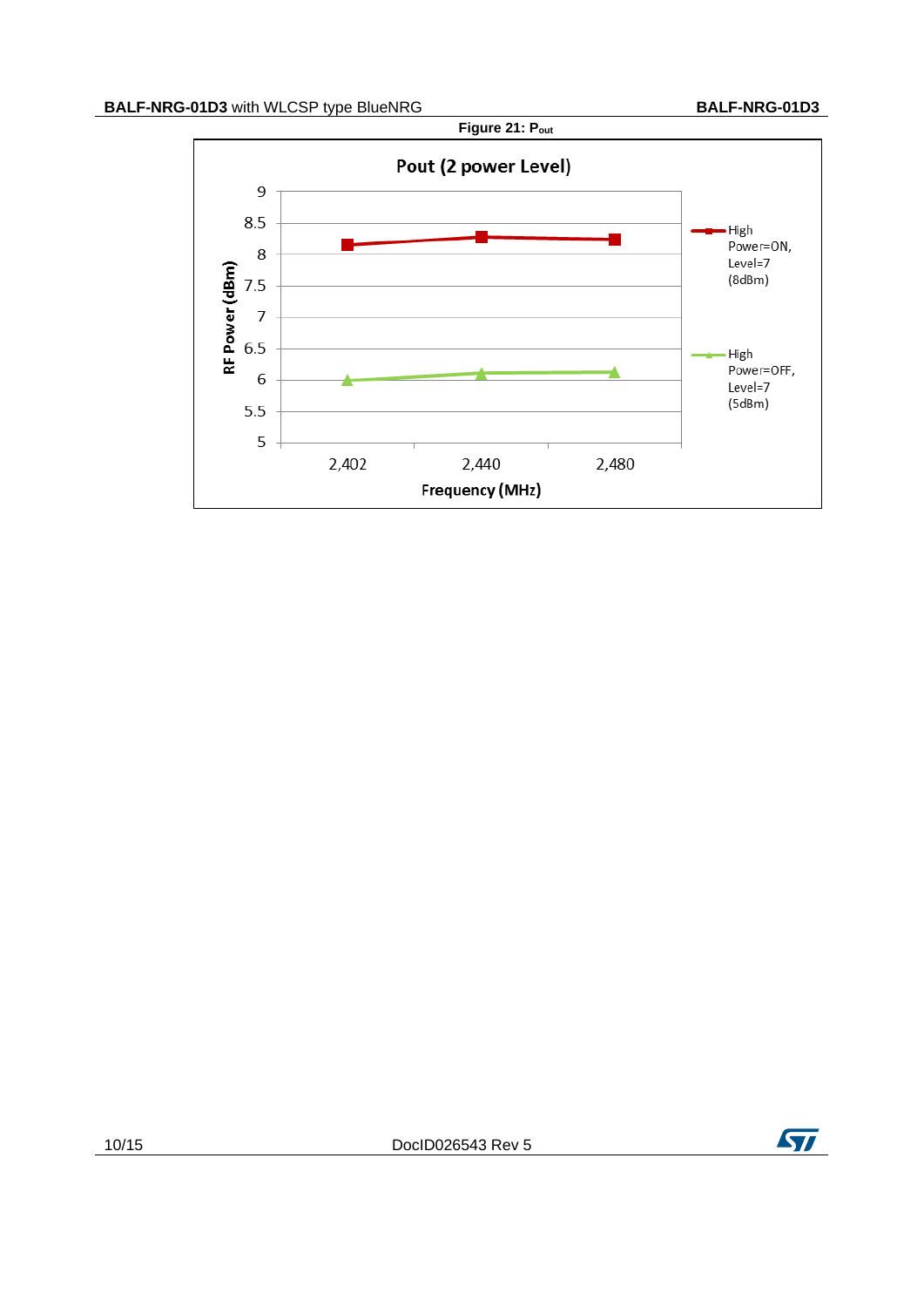## **4 Package information**

In order to meet environmental requirements, ST offers these devices in different grades of ECOPACK® packages, depending on their level of environmental compliance. ECOPACK® specifications, grade definitions and product status are available at: *www.st.com*. ECOPACK® is an ST trademark.

- Epoxy meets UL94, V0
- Lead-free package

## **4.1 Flip-Chip 4 bumps package information**



#### **Table 4: Flip-Chip 5 bumps dimensions**

|                  |       | Dimesions (in mm) |       |
|------------------|-------|-------------------|-------|
| <b>Parameter</b> | Min.  | Typ.              | Max.  |
| A                | 0.580 | 0.630             | 0.680 |
| A1               | 0.180 | 0.205             | 0.230 |
| A2               | 0.380 | 0.400             | 0.420 |
| b                | 0.230 | 0.255             | 0.280 |
| D                | 1.375 | 1.400             | 1.425 |
| D <sub>1</sub>   | 0.990 | 1.000             | 1.010 |
| Е                | 0.825 | 0.850             | 0.875 |
| E <sub>1</sub>   | 0.390 | 0.400             | 0.410 |
| <b>SE</b>        |       | 0.200             |       |
| fD               | 0.170 | 0.200             | 0.230 |
| fE               | 0.195 | 0.225             | 0.255 |
| $_{\rm ccc}$     |       |                   | 0.050 |
| Ø                |       | 0.025             |       |

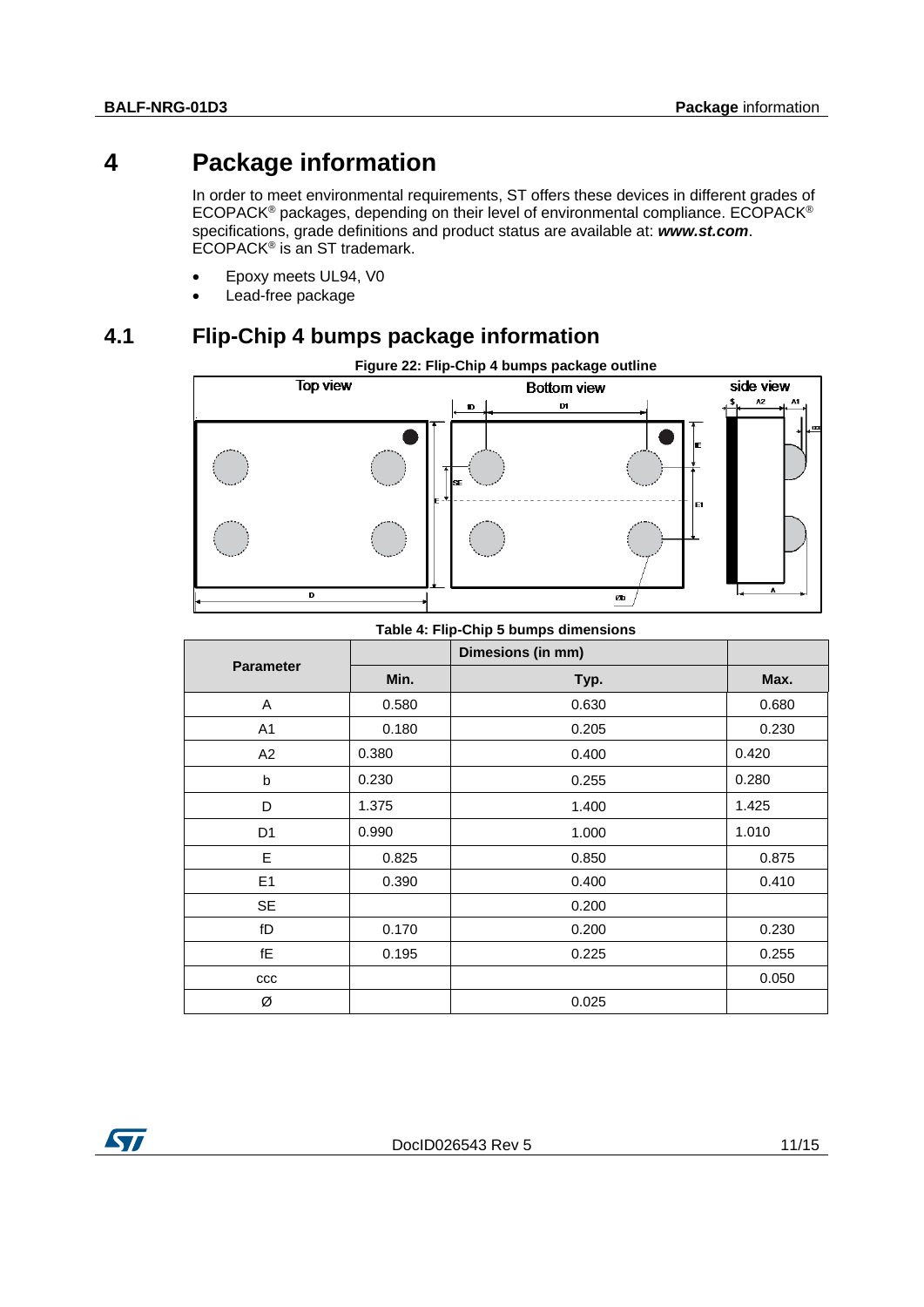



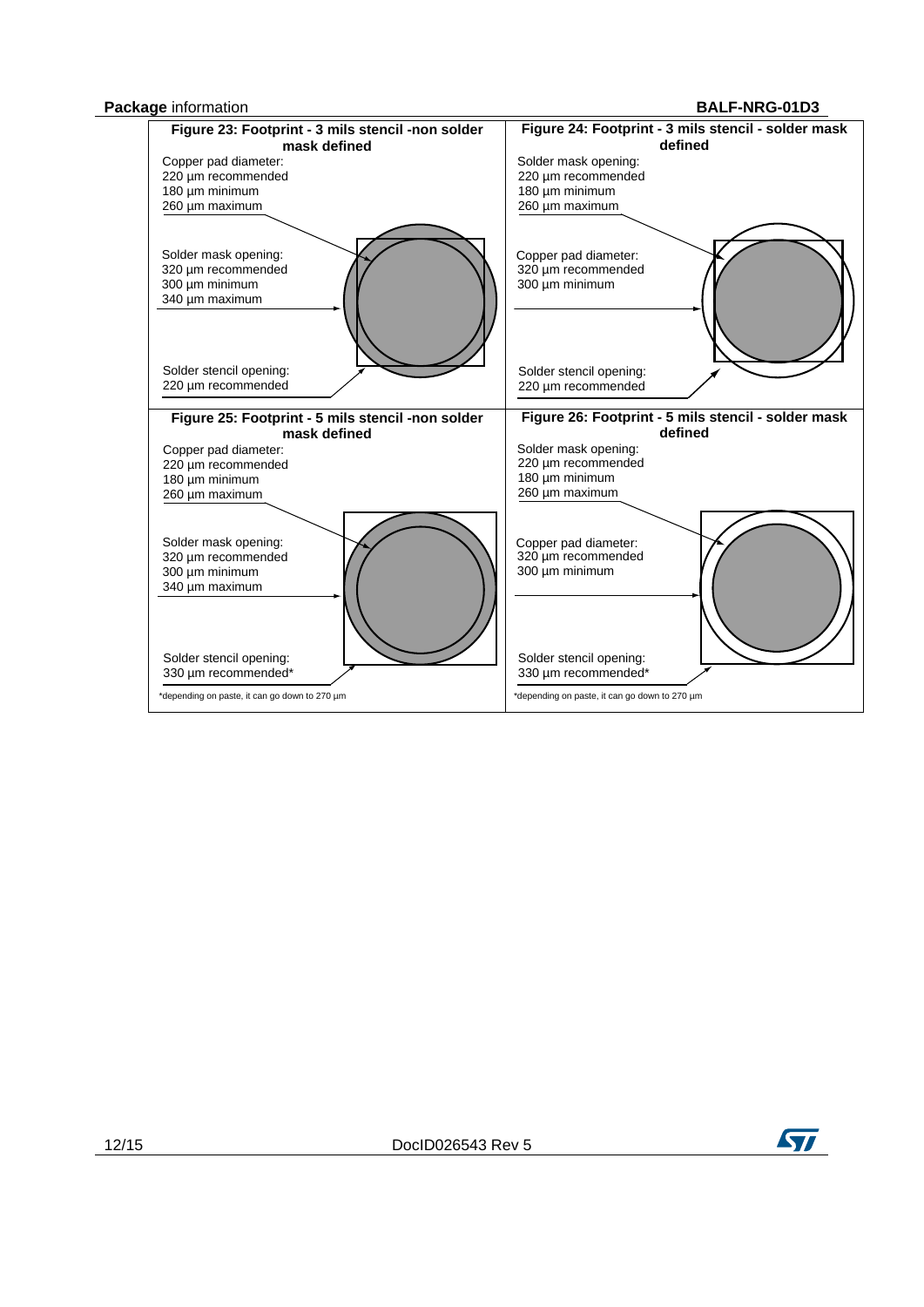**4.2 Flip-chip 4 bumps packing information**





#### **Table 5: Document revision history**

| <b>Ball</b> | <b>Name</b> | <b>Description</b>            |
|-------------|-------------|-------------------------------|
| A1          | ANT         | Antenna connection            |
| A2          | <b>GND</b>  | Ground                        |
| B1          | Rx P        | Balun receive positive output |
| B2          | Rx N        | Balun receive negative output |



#### More packing information is available in the application note:

AN2348 Flip-Chip: "Package description and recommendations for use"



DocID026543 Rev 5 13/15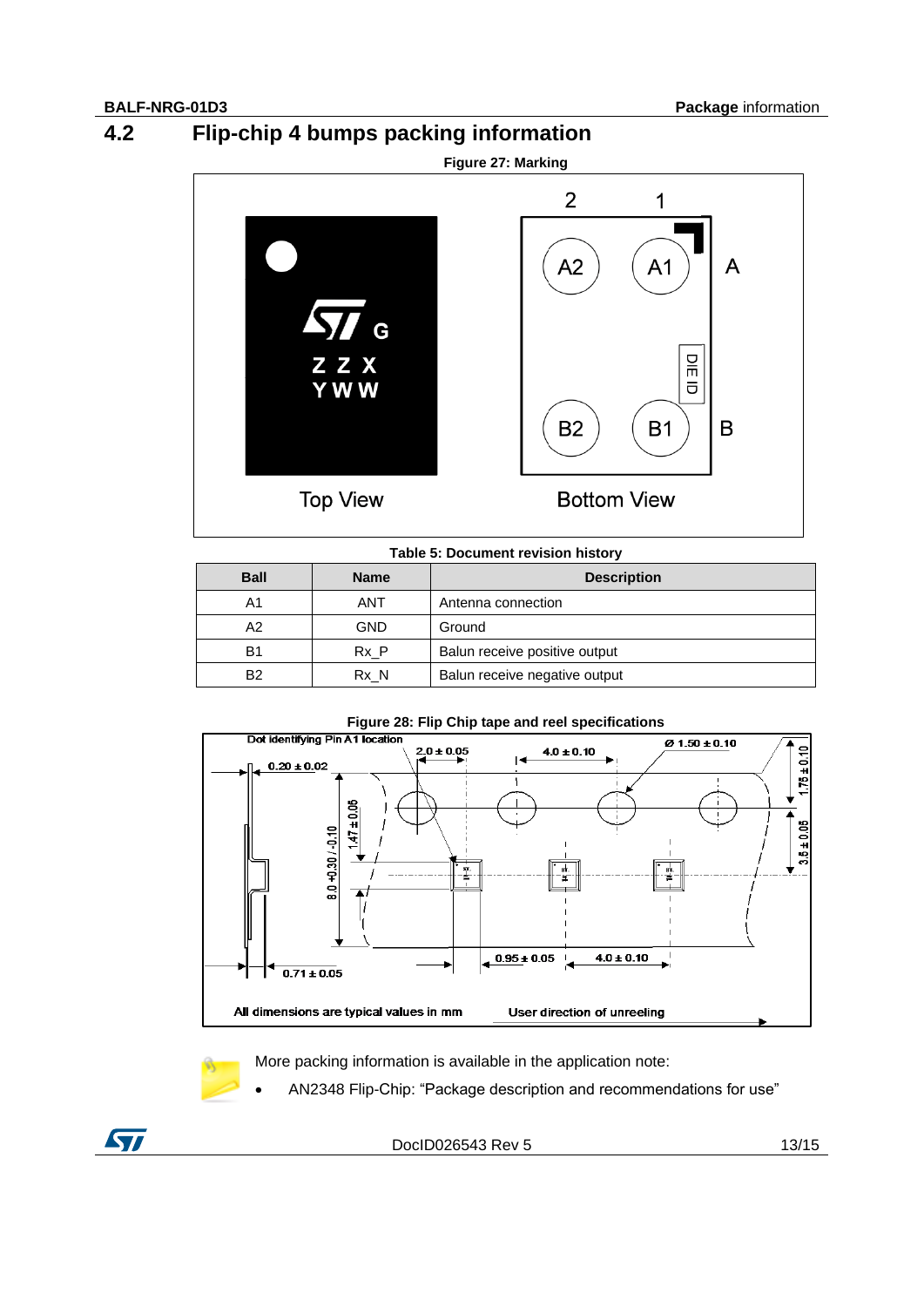# **5 Ordering information**

| Table 6: Ordering information |                |                                |           |           |                    |
|-------------------------------|----------------|--------------------------------|-----------|-----------|--------------------|
| Order code                    | <b>Marking</b> | Package                        | Weiaht    | Base gty. | Delivery mode      |
| BALF-NRG-01D3                 | S٧             | Flip-Chip package<br>(4 bumps) | $1.35$ mg | 5000      | Tape and reel (7") |

# **6 Revision history**

| Date        | <b>Revision</b> | <b>Changes</b>                                                                                              |
|-------------|-----------------|-------------------------------------------------------------------------------------------------------------|
| 17-Jun-2014 |                 | Initial release.                                                                                            |
| 17-Jul-2014 | $\mathcal{P}$   | Updated Figure 13, Figure 17, Figure 22 and package view on cover<br>page. Corrected typo error on Table 2. |
| 18-Aug-2014 | 3               | Updated title and description in cover page.                                                                |
| 29-Sep-2015 | 4               | Updated Figure 22. Added Figure 25 and Figure 26. Reformatted to<br>current standards.                      |
| 04-May-2017 | 5               | Updated Figure 2: "Application schematic with WLCSP type BlueNRG".                                          |

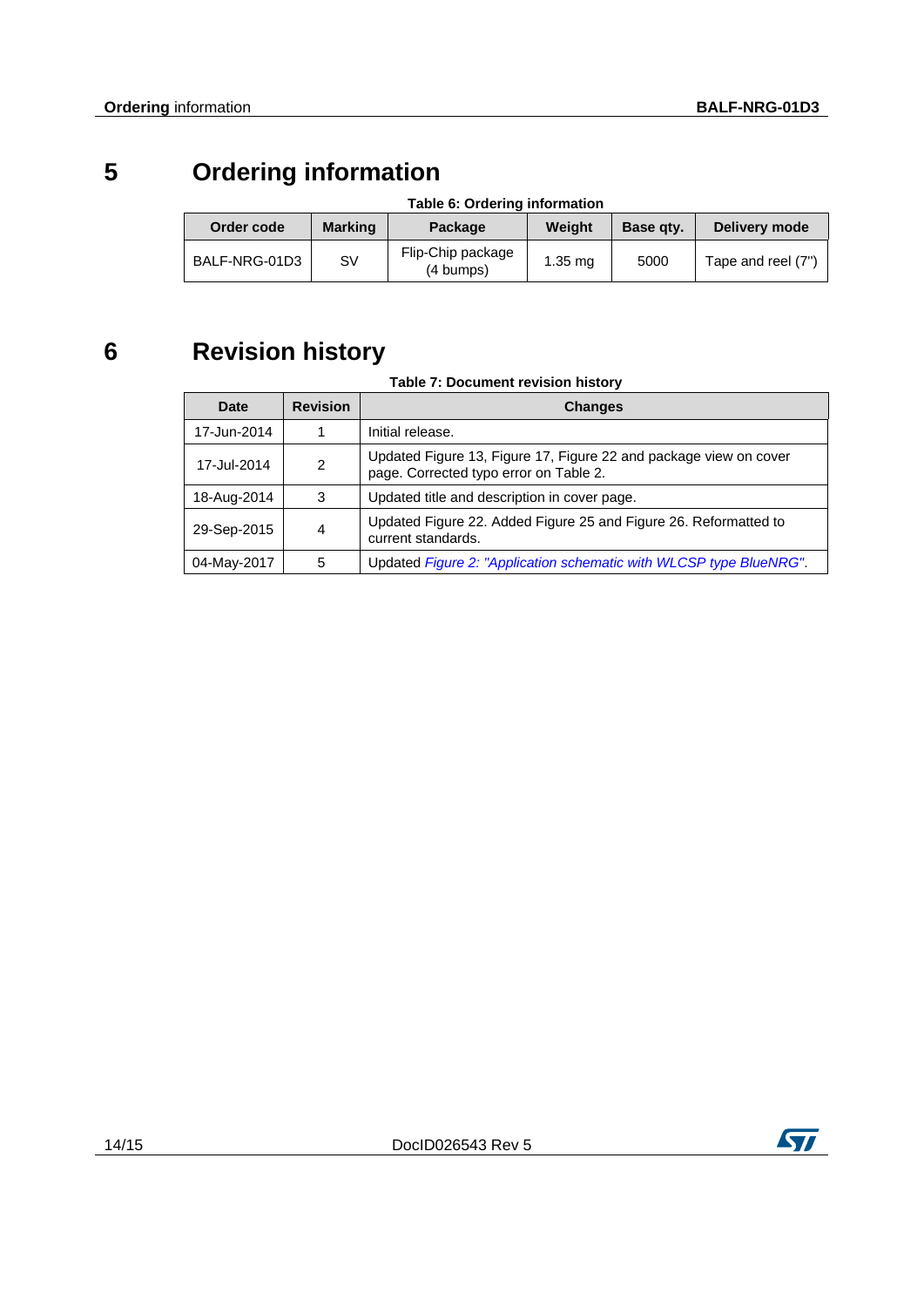#### **BALF-NRG-01D3**

#### **IMPORTANT NOTICE – PLEASE READ CAREFULLY**

STMicroelectronics NV and its subsidiaries ("ST") reserve the right to make changes, corrections, enhancements, modifications, and improvements to ST products and/or to this document at any time without notice. Purchasers should obtain the latest relevant information on ST products before placing orders. ST products are sold pursuant to ST's terms and conditions of sale in place at the time of order acknowledgement.

Purchasers are solely responsible for the choice, selection, and use of ST products and ST assumes no liability for application assistance or the design of Purchasers' products.

No license, express or implied, to any intellectual property right is granted by ST herein.

Resale of ST products with provisions different from the information set forth herein shall void any warranty granted by ST for such product.

ST and the ST logo are trademarks of ST. All other product or service names are the property of their respective owners.

Information in this document supersedes and replaces information previously supplied in any prior versions of this document.

© 2017 STMicroelectronics – All rights reserved